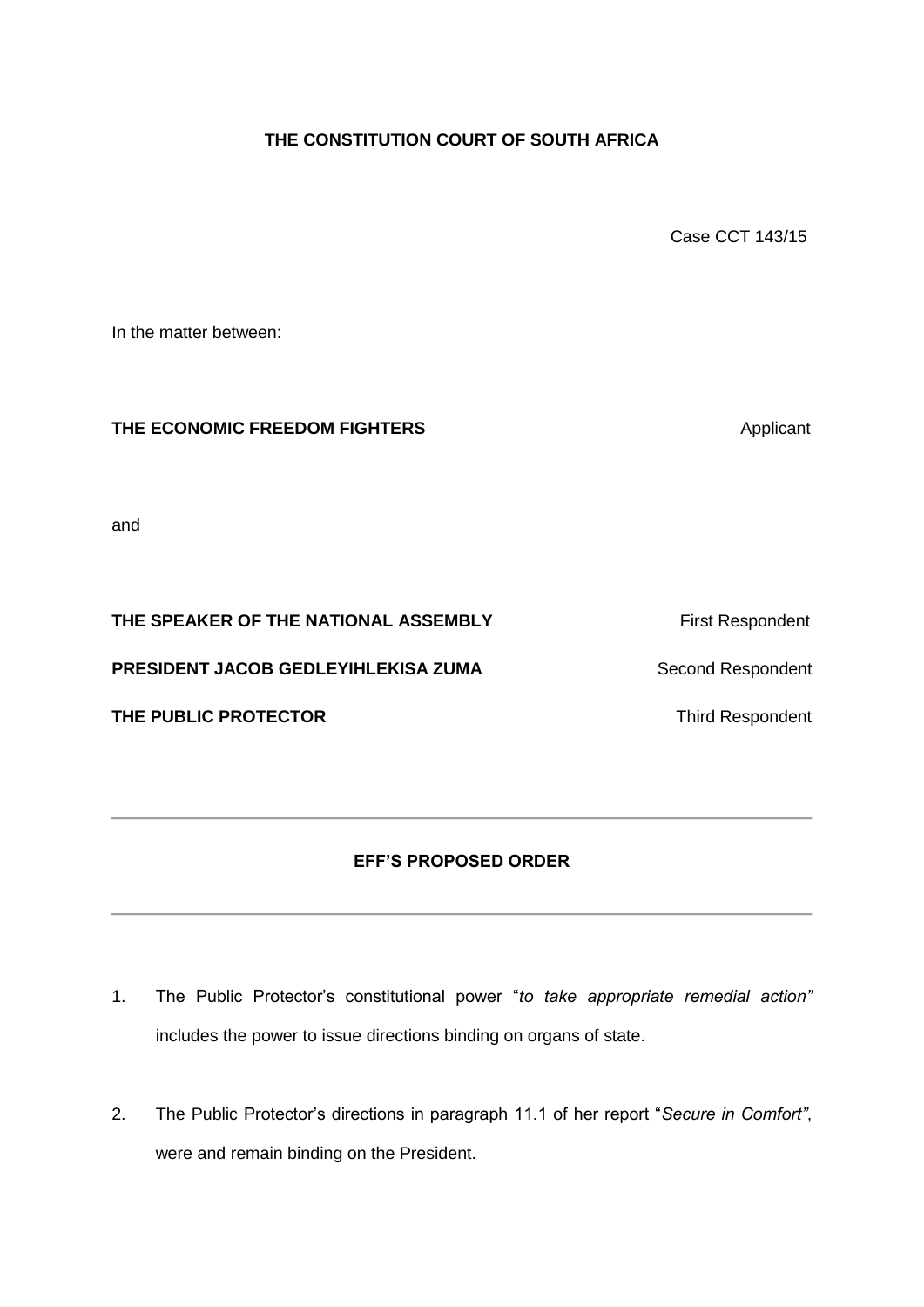- 3. The President failed to implement the directions in breach of his oath of office and his duties under ss 83, 96 and 181 (3) of the Constitution.
- 4. The President must implement the directions as follows:
	- 4.1. The Auditor-General and an official from the National Treasury designated by the Minister of Finance must determine the reasonable cost of the visitors' centre, the "*amphitheatre"*, the cattle kraal, the chicken run, the swimming pool and such other measures implemented by the Department of Public Works at the President's Nkandla homestead as were not required for his security.
	- 4.2. The Auditor-General and the Treasury official must determine the reasonable percentage of the cost of those measures that ought to be paid by the President personally, taking into account the Department of Public Works Apportionment Document at page 248 of the Public Protector's report.
	- 4.3. The Auditor-General and the Treasury official must make their determinations within 60 days of the date of this order.
	- 4.4. The President must pay the amount determined by the Auditor-General and the Treasury official within 30 days of its determination.
	- 4.5. The Auditor-General and the Treasury official must report back to this court on the outcome of their determination within 90 days of the date of this order.